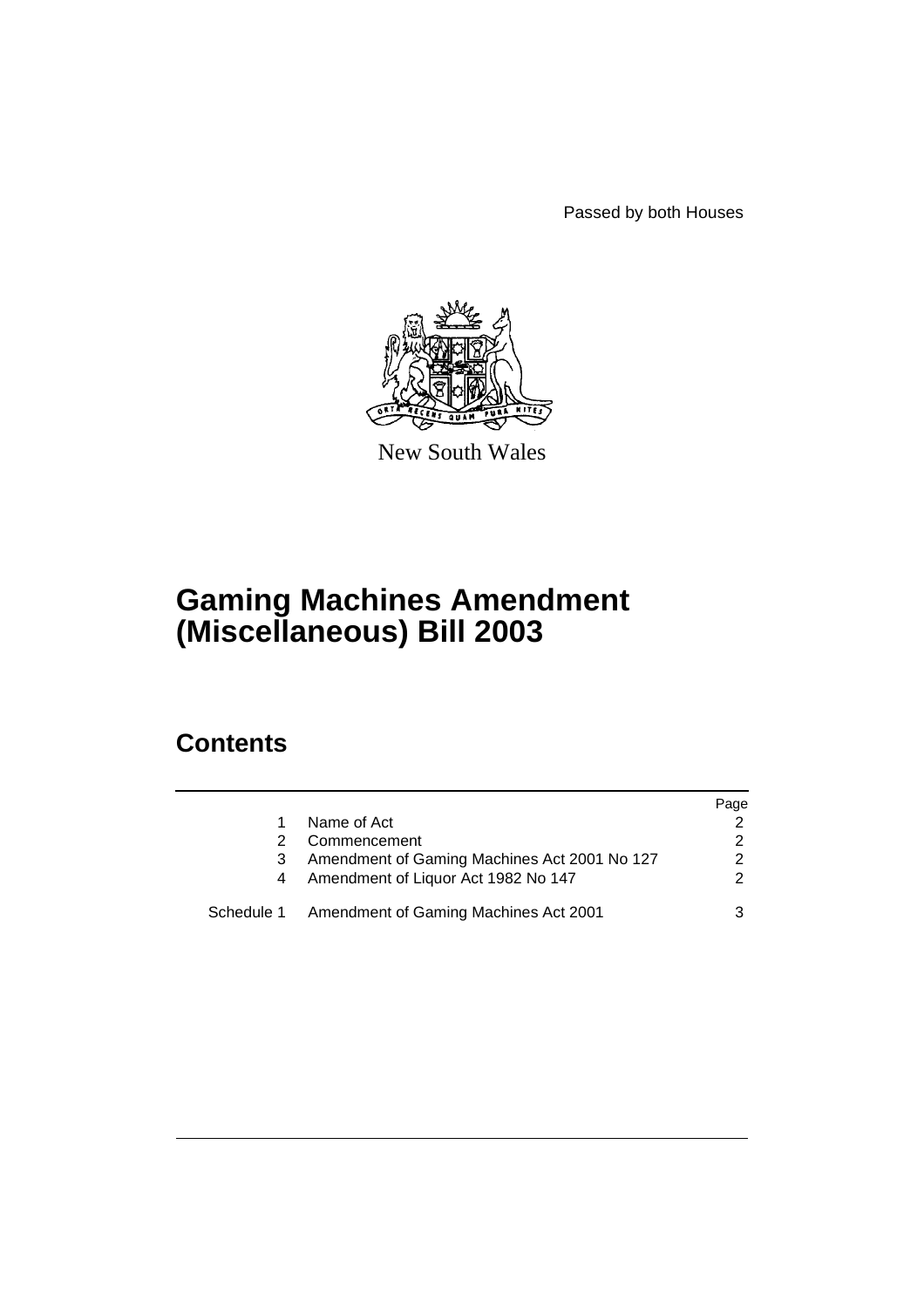*I certify that this PUBLIC BILL, which originated in the LEGISLATIVE ASSEMBLY, has finally passed the LEGISLATIVE COUNCIL and the LEGISLATIVE ASSEMBLY of NEW SOUTH WALES.*

> *Clerk of the Legislative Assembly. Legislative Assembly, Sydney, , 2003*



New South Wales

# **Gaming Machines Amendment (Miscellaneous) Bill 2003**

Act No , 2003

An Act to amend the *Gaming Machines Act 2001* to make further provision with respect to the allocation, transfer and forfeiture of poker machine entitlements, the requirement for large-scale clubs to reduce their allocated number of entitlements, the provision and determination of social impact assessments and other administrative matters; and for other purposes.

*I have examined this Bill, and find it to correspond in all respects with the Bill as finally passed by both Houses.*

*Chairman of Committees of the Legislative Assembly.*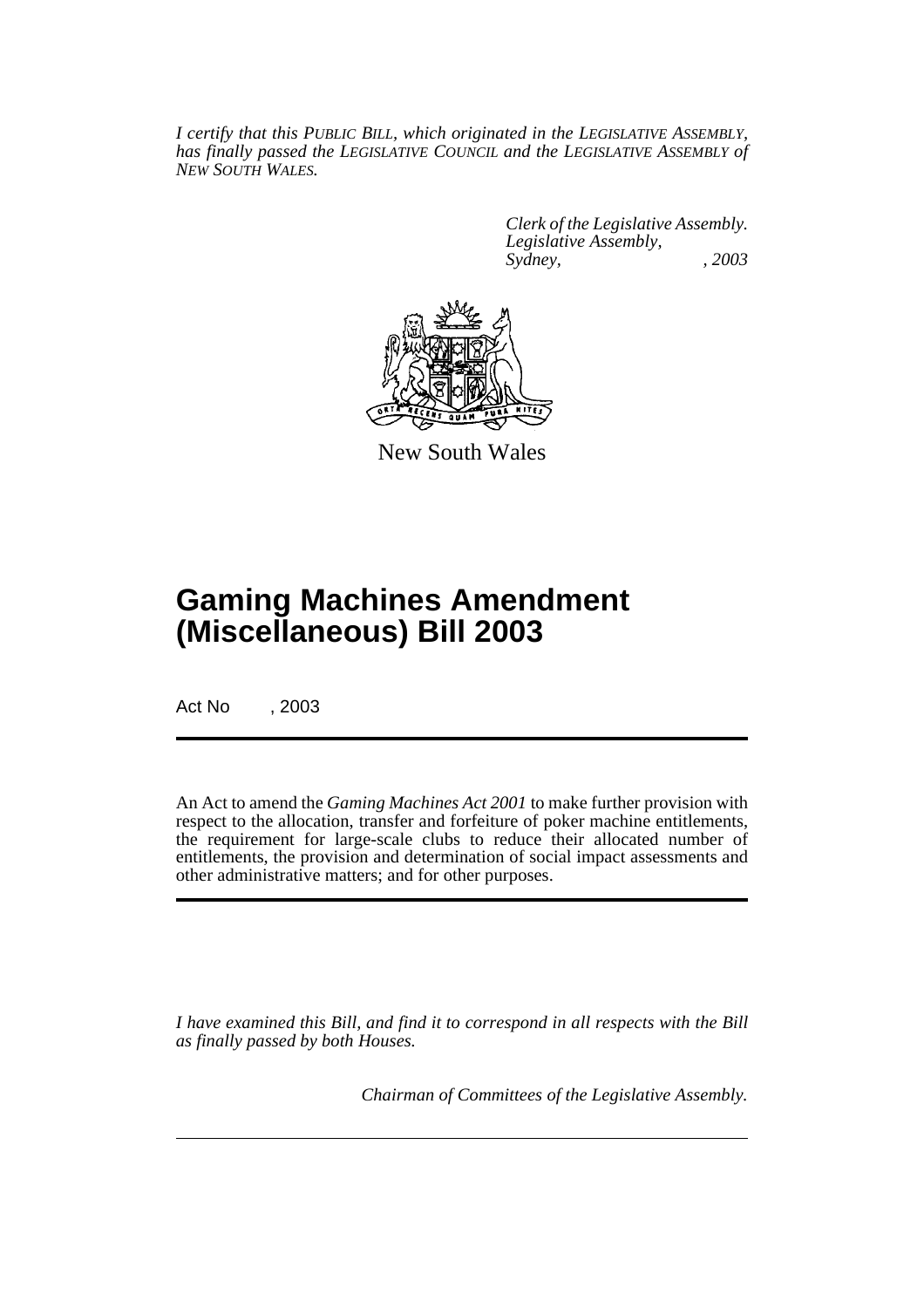### **The Legislature of New South Wales enacts:**

#### **1 Name of Act**

This Act is the *Gaming Machines Amendment (Miscellaneous) Act 2003*.

#### **2 Commencement**

This Act commences on a day or days to be appointed by proclamation.

#### **3 Amendment of Gaming Machines Act 2001 No 127**

The *Gaming Machines Act 2001* is amended as set out in Schedule 1.

#### **4 Amendment of Liquor Act 1982 No 147**

The *Liquor Act 1982* is amended by omitting section 68 (1) (g).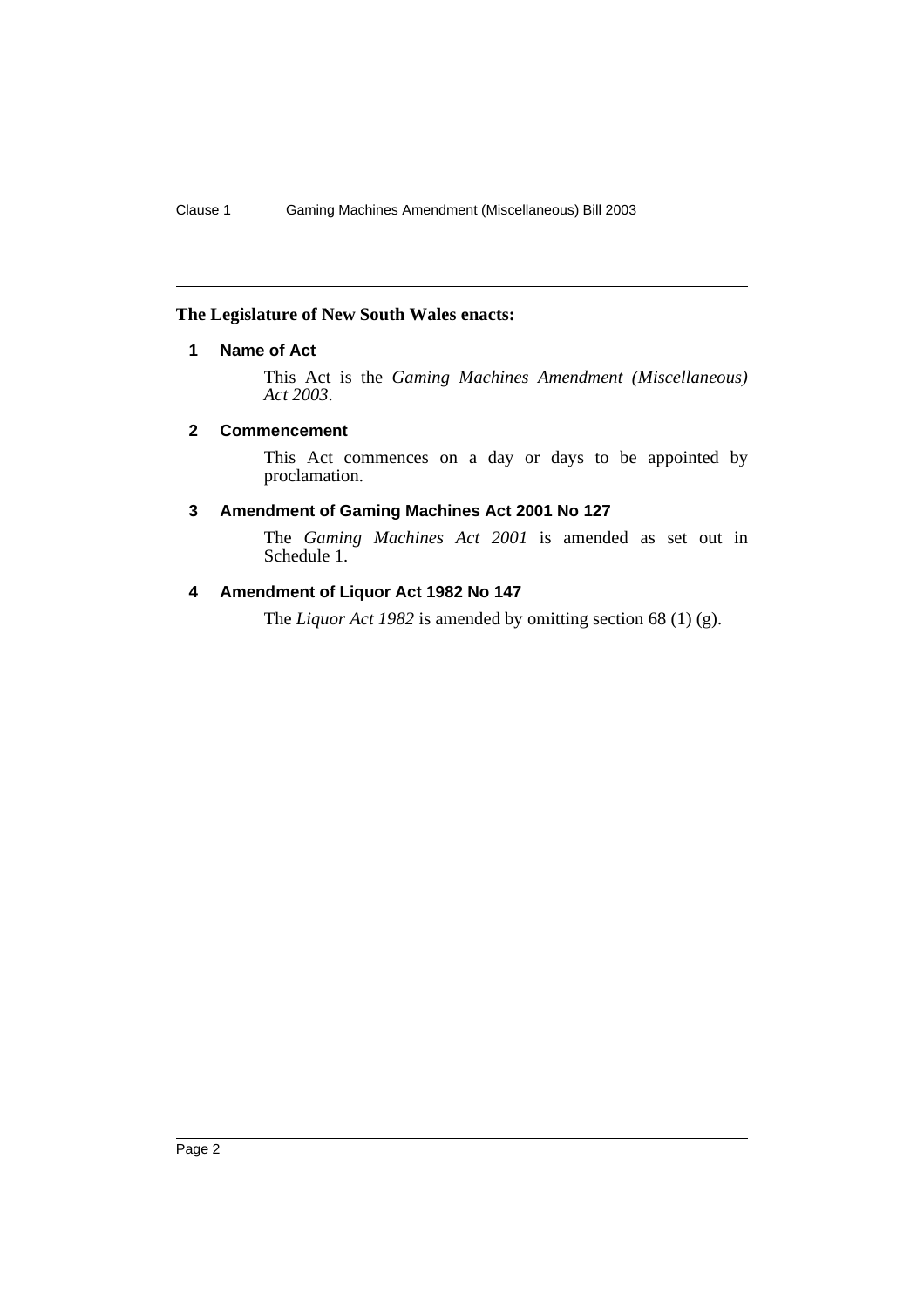Amendment of Gaming Machines Act 2001 Schedule 1

### **Schedule 1 Amendment of Gaming Machines Act 2001**

(Section 3)

#### **[1] Section 8 Gaming machines not used for purposes of gambling**

Insert "research," before "educational" in section 8 (2) (b).

#### **[2] Section 12 Limit on number of gaming machines in clubs**

Insert "(other than a large-scale club's relevant premises)" after "club" in section 12 (1).

#### **[3] Section 12 (2)**

Omit the subsection. Insert instead:

- (2) In the case of a large-scale club's relevant premises:
	- (a) the Board may not, during the 5-year period referred to in section 15A, authorise any increase in the number of approved gaming machines that may be kept on those premises, and
	- (b) once section 15A (1) is complied with in relation to those premises, the maximum number of approved gaming machines that the Board may authorise the club to keep on those premises is the number that corresponds to the reduced number of poker machine entitlements that the club is required to reach in accordance with that section.

#### **[4] Section 15A Large-scale clubs required to reduce their allocated number of poker machine entitlements**

Omit "the premises of the club" from section 15A (1).

Insert instead "the large-scale club's relevant premises".

#### **[5] Section 15A (2A)**

Insert after section 15A (2):

(2A) Despite any other provision of this section or the regulations, if a large-scale club has not, by 2 July 2007, reduced the number of poker machine entitlements allocated in respect of its relevant premises to the number required under subsection (1), the remaining number of entitlements that the club was required to transfer in order to reach that reduced number are forfeited to the Board.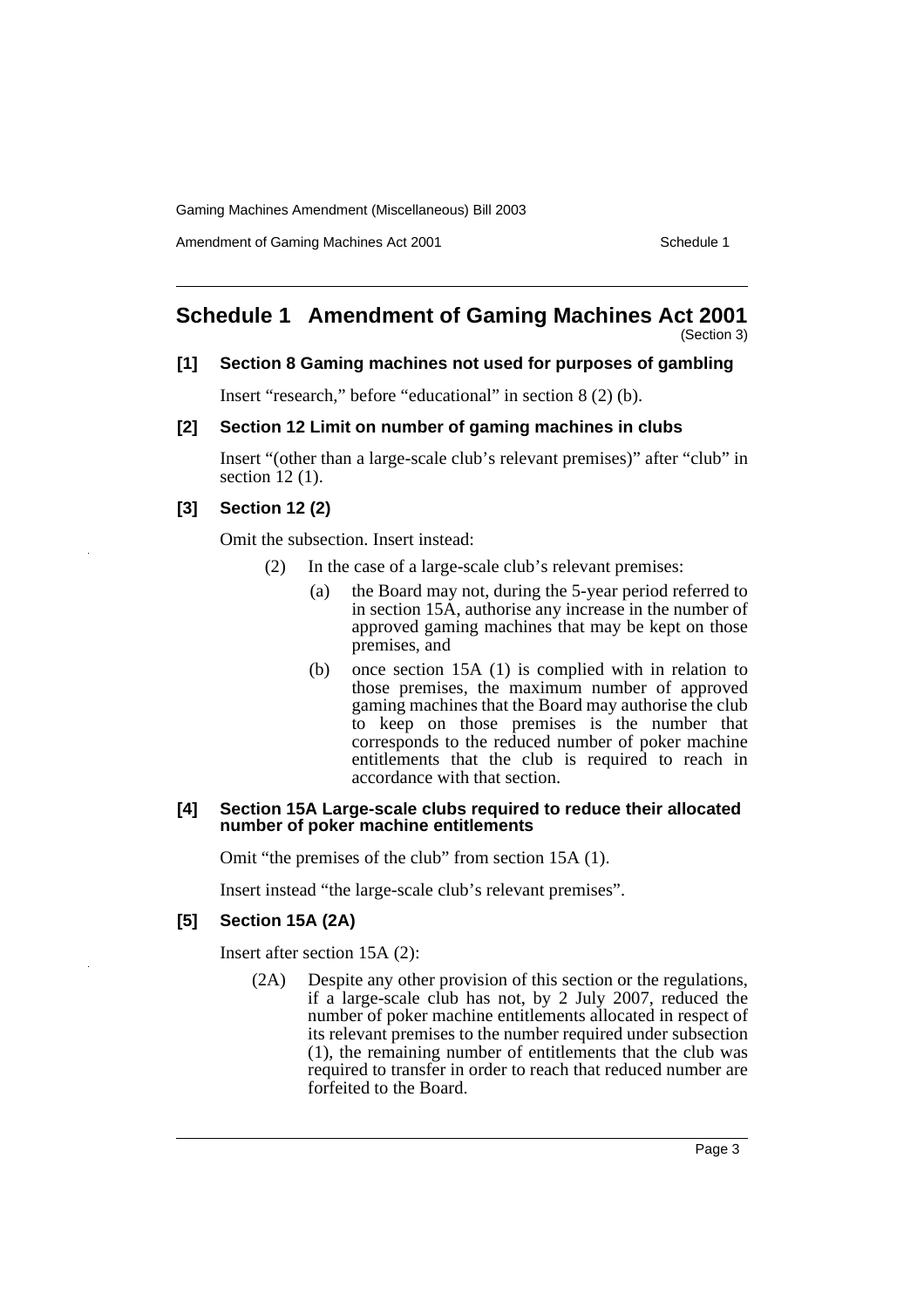Schedule 1 Amendment of Gaming Machines Act 2001

#### **[6] Section 17 Allocation of free poker machine entitlements in respect of certain clubs**

Insert "and, in the case of a registered club referred to in subsection (1) (c), may not be made by such a club if any of the poker machine entitlements allocated under section 15 in respect of the premises concerned have been transferred to another set of the club's premises or to the premises of another registered club" after "concerned" in section 17 (2).

#### **[7] Section 21 Other provisions relating to transfer of poker machine entitlements**

Insert "to which section 21A applies" after "club" in section 21 (3).

#### **[8] Section 21A Special provisions relating to transfer by large-scale clubs of poker machine entitlements**

Insert ", but only until such time as the club complies with the requirement under section 15A (1) in relation to the large-scale club's relevant premises" after "*1976*)" in section 21A (1).

#### **[9] Section 21A (3)**

Omit "as the result of the transfer of 4 or more".

Insert instead "in connection with the transfer of more than 4".

#### **[10] Section 22 Hoteliers may exchange AADs for poker machine entitlements**

Insert after section 22 (1A):

- (1B) If, in relation to an application by a hotelier under this section, a hotelier surrenders, in combination with another hotelier, any such authorisation to keep approved amusement devices, the Board may not allocate a poker machine entitlement under this section in respect of that application if:
	- (a) in the case of hotels situated in a metropolitan area either one of the hoteliers is, at the time of the application, authorised to keep 3 or more approved amusement devices, or
	- (b) in the case of country hotels—either one of the hoteliers is, at the time of the application, authorised to keep 2 or more approved amusement devices.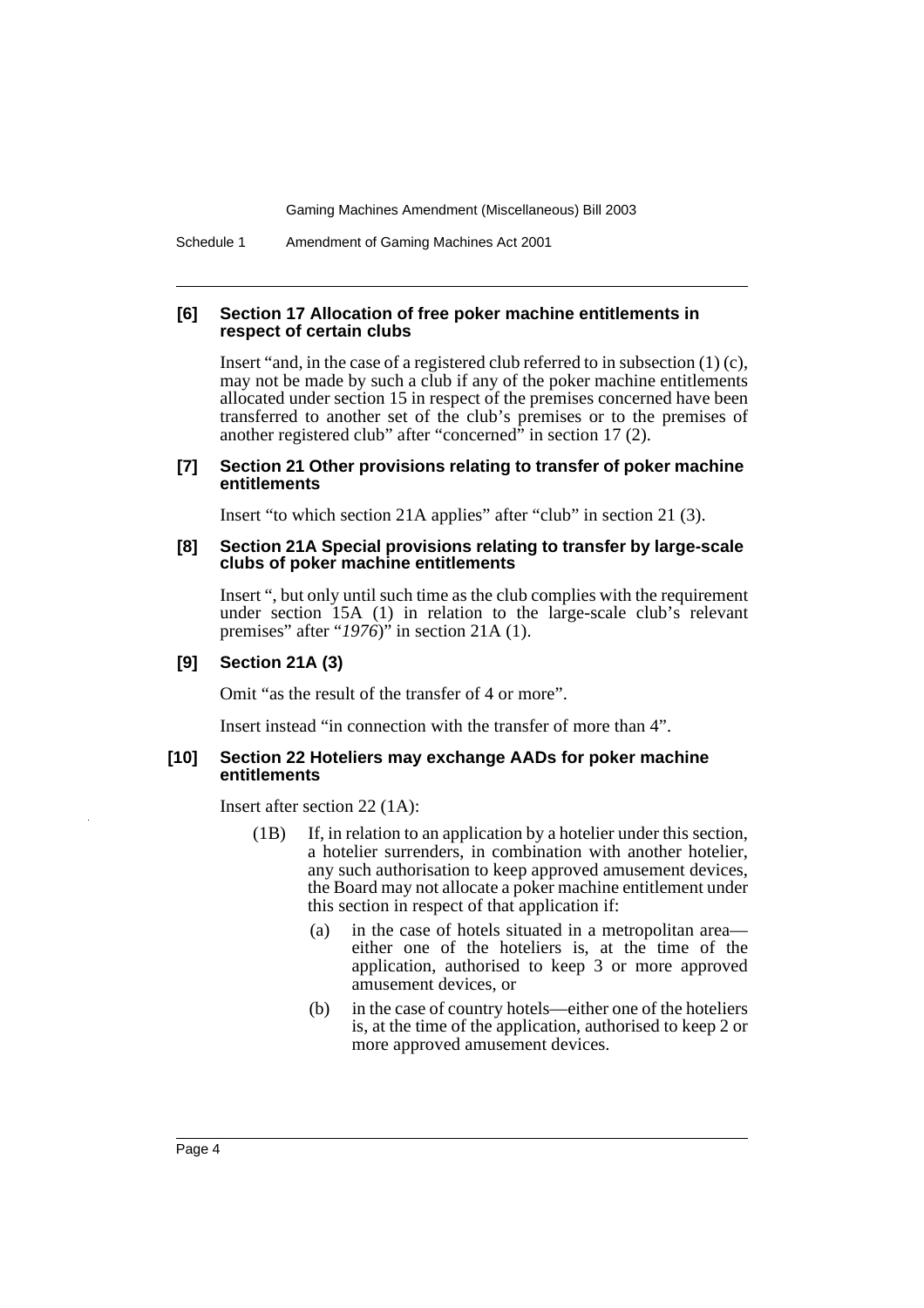Amendment of Gaming Machines Act 2001 Schedule 1

#### **[11] Section 23 Transfer of poker machine entitlements when hotelier's licence surrendered or cancelled**

Omit section 23 (1) and (2). Insert instead:

- (1) If:
	- (a) a hotelier's licence is surrendered or cancelled, or
	- (b) a hotelier's authorisation under Part 5 to keep approved gaming machines is cancelled,

any poker machine entitlements allocated in respect of the licence concerned may, in accordance with this Division, be transferred.

(2) If, at the end of the period of 12 months immediately following the surrender or cancellation of the hotelier's licence, or the cancellation of the hotelier's authorisation under Part 5, any such poker machine entitlements have not been transferred, the remaining entitlements are forfeited to the Board.

#### **[12] Section 24 Transfer of poker machine entitlements when club registration surrendered or cancelled**

Omit section 24 (1) and (2). Insert instead:

- (1) If:
	- (a) the certificate of registration of a club is surrendered or cancelled, or
	- (b) a registered club's authorisation under Part 5 to keep approved gaming machines is cancelled,

any poker machine entitlements allocated in respect of any of the premises of the club may, in accordance with this Division, be transferred.

(2) If, at the end of the period of 12 months immediately following the surrender or cancellation of the club's certificate of registration, or the cancellation of the club's authorisation under Part 5, any such poker machine entitlements have not been transferred, the remaining entitlements are forfeited to the Board.

#### **[13] Section 24 (3) (b) (ii)**

Omit the subparagraph.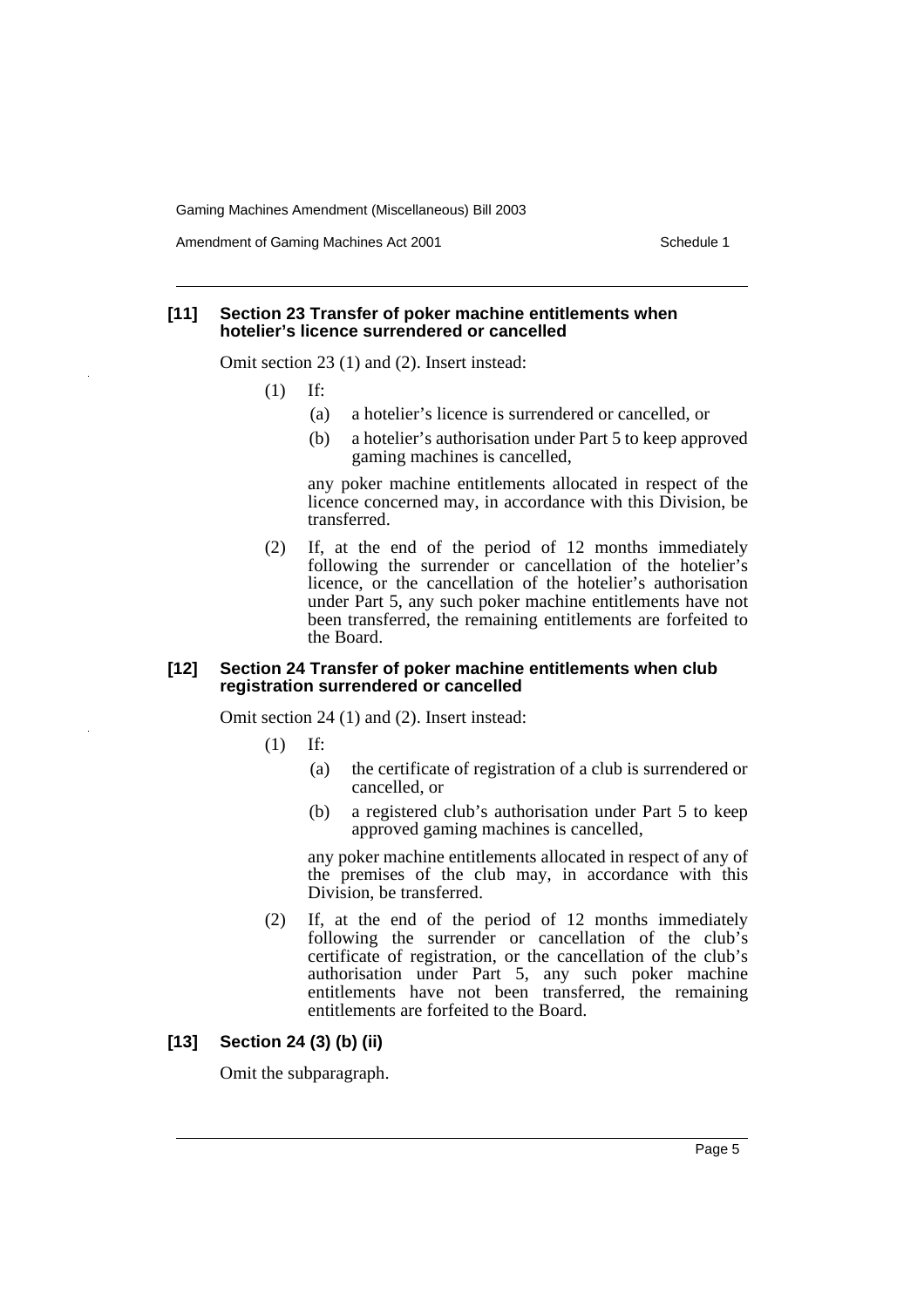Schedule 1 Amendment of Gaming Machines Act 2001

#### **[14] Section 24A**

Insert after section 24:

#### **24A Transfer of poker machine entitlements when club ceases to trade**

- (1) If a registered club ceases to trade on any of its premises, any poker machine entitlements allocated in respect of those premises may, in accordance with this Division, be transferred.
- (2) If, at the end of the period of 12 months immediately following the date on which the club ceased to trade on those premises (or such longer period as may be allowed by the Board), any such poker machine entitlements have not been transferred, the remaining entitlements are forfeited to the Board.

#### **[15] Section 30 Requirement to forfeit hardship gaming machines in certain circumstances**

Insert after section 30 (2):

(2A) However, the exemption under subsection (2) (b) has effect only until such time as the large-scale club complies with the requirement under section 15A (1) in relation to its relevant premises.

#### **[16] Section 31B Transfer of Liquor Act poker machine permits when hotelier's licence surrendered or cancelled**

Omit "surrendered or" from section 31B (2) (b).

#### **[17] Section 31B (3)**

Omit the subsection. Insert instead:

(3) If, at the end of the period of 12 months immediately following the surrender or cancellation of the hotelier's licence, or the cancellation of the hotelier's authorisation under Part 5, any such Liquor Act poker machine permits have not been transferred, the remaining permits are forfeited to the Board.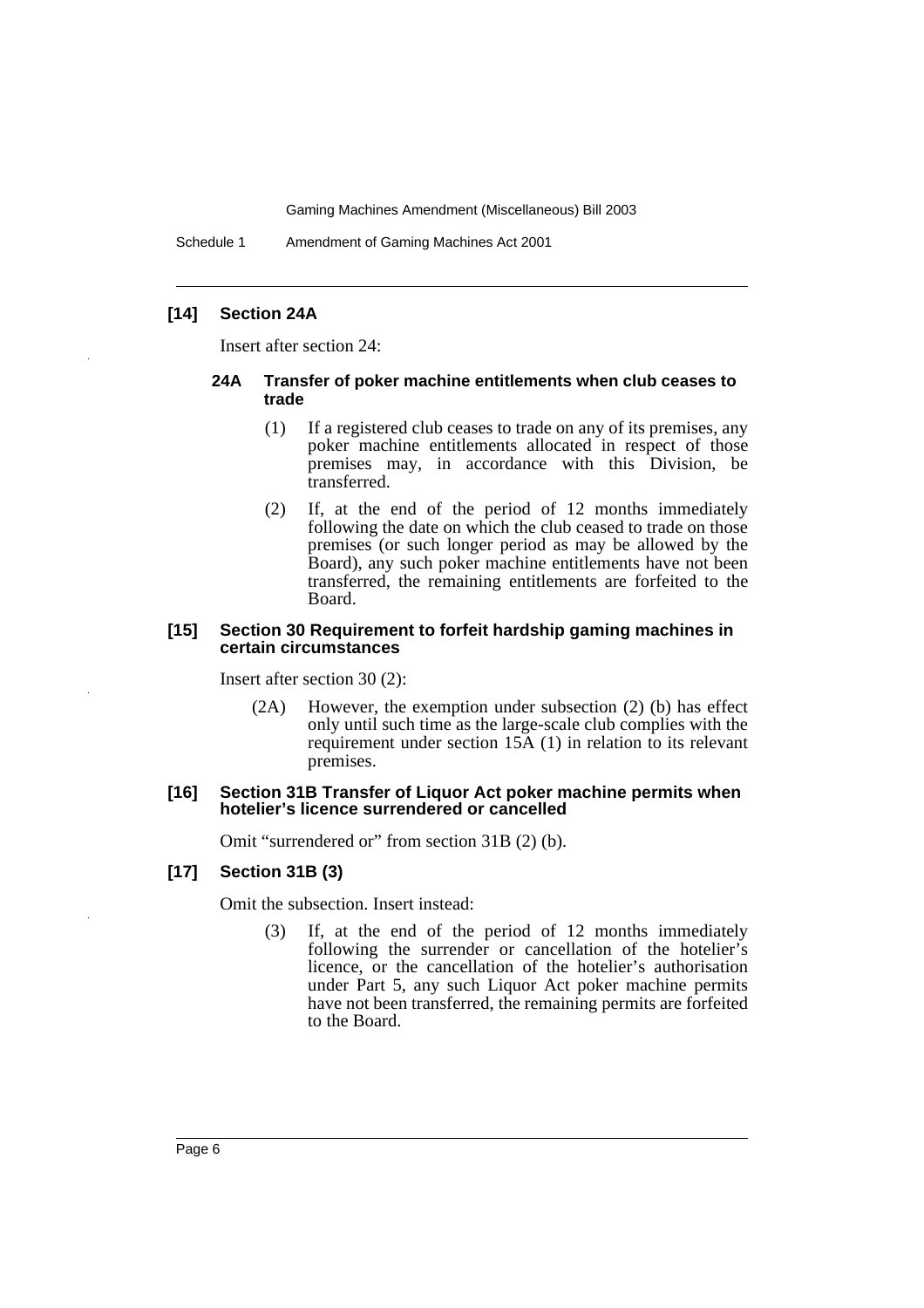Amendment of Gaming Machines Act 2001 Schedule 1

#### **[18] Section 32 Application and operation of Division**

Omit section 32 (1) (b) and (c). Insert instead:

- (b) in the case of temporary premises—that would, if granted by the Board:
	- (i) initially authorise the keeping of approved gaming machines on those premises by the applicant, or
	- (ii) once approved gaming machines have been initially authorised to be kept on those premises—increase the SIA threshold for those premises, or
- (c) in the case of a new hotel or new club—that would, if granted by the Board:
	- (i) initially authorise the keeping of approved gaming machines in the hotel or on the premises of the club, or
	- (ii) once approved gaming machines have been initially authorised to be kept in the hotel or on those premises—increase the SIA threshold for the hotel or those premises.

#### **[19] Section 34 Classes of social impact assessment**

Omit "has resulted from" from section 34 (2) (b).

Insert insert "is made in connection with".

#### **[20] Section 34 (3)**

Insert after section 34 (2):

- (3) Despite any other provision of this Act or the regulations, a class 1 social impact assessment is required to be provided if, in the case of a registered club that has more than one set of premises or that establishes new or additional premises:
	- (a) the application has resulted from the transfer of poker machine entitlements from one of those sets of premises (*the transferring premises*) to another set of the club's premises, and
	- (b) the other set of premises is situated within 50 kilometres of the transferring premises, and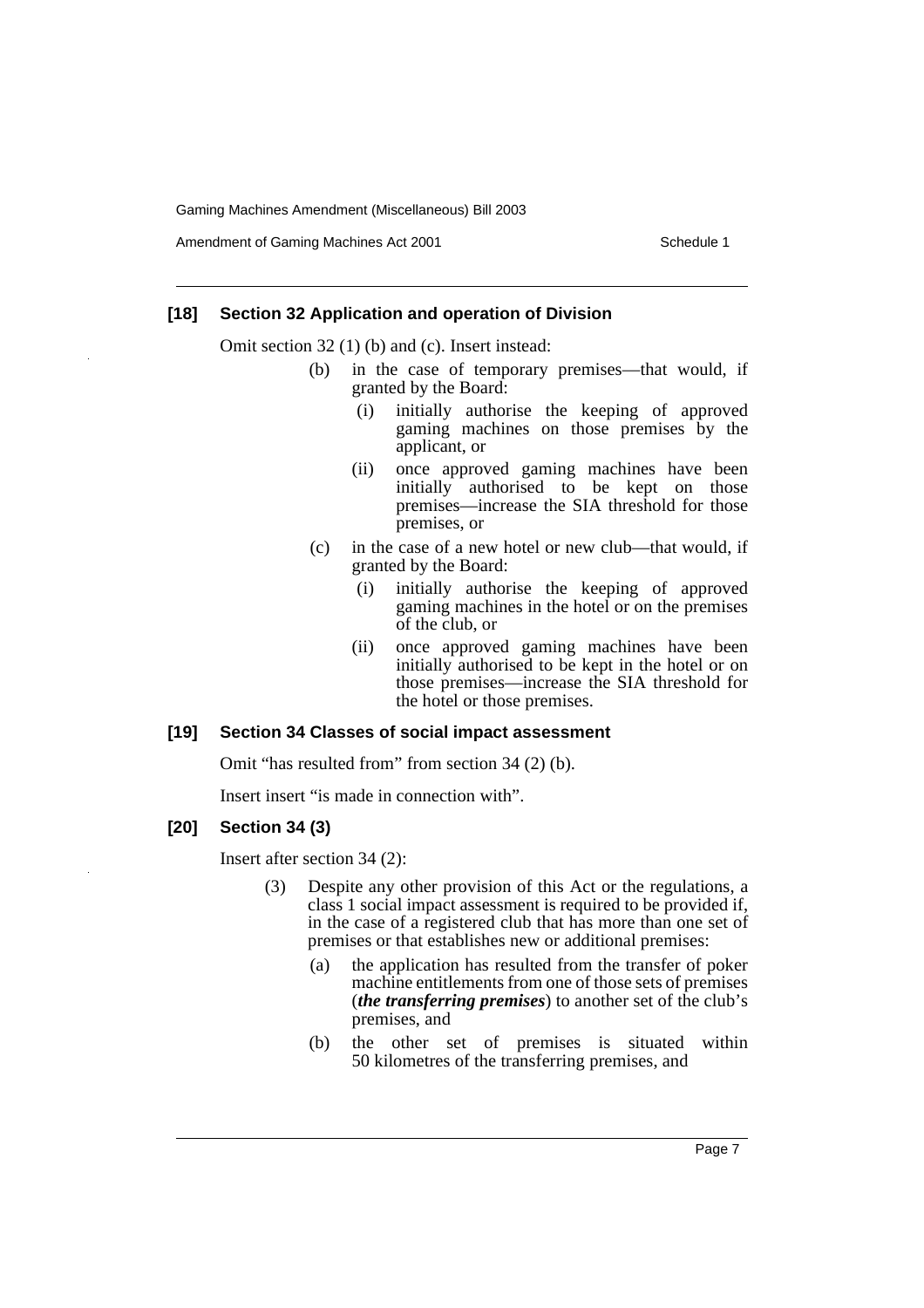(c) neither the transferring premises nor the other set of premises are situated in a metropolitan area.

#### **[21] Section 35 Requirements in relation to social impact assessments**

Insert after section 35 (d):

(e) the time within which the Board is to determine a social impact assessment.

#### **[22] Section 42 General provisions**

Insert in appropriate order:

(4) In this Division:

*public holiday* means a bank or public holiday under the *Banks and Bank Holidays Act 1912* that is observed throughout the State, but does not include a Saturday or a Sunday or 1 August (or such other day that is a bank holiday instead of 1 August).

#### **[23] Section 58 Cancellation of authorisations**

Insert after section 58 (1):

(1A) Without limiting subsection (1), an authorisation by the Board to keep an approved gaming machine ceases to have effect if the disposal of the gaming machine is authorised by the Board.

#### **[24] Section 58 (3)**

Omit the subsection. Insert instead:

(3) If, under the *Registered Clubs Act 1976*, a registered club moves to other premises (whether or not those other premises are outside the neighbourhood of the previous premises), the removal has the effect of cancelling the club's authorisation to keep any approved gaming machine in the previous premises.

#### **[25] Section 58 (4) (b)**

Omit "the premises of a registered club being removed".

Insert instead "a registered club moving".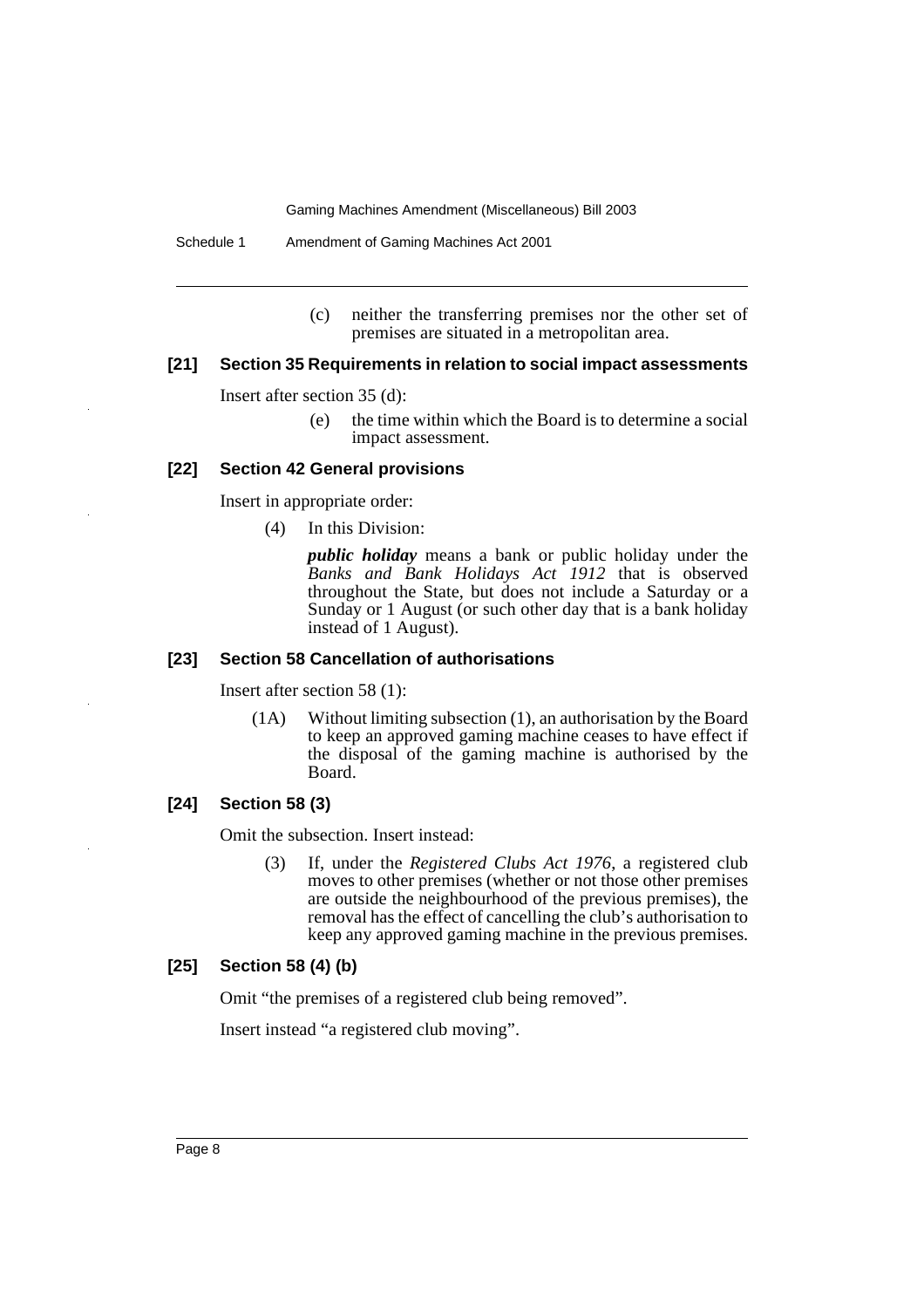#### **[26] Section 82 Definitions**

Insert "or work permit" after "gaming-related licence" in the definition of *licence fee*.

#### **[27] Section 108 Periodic licence fee**

Omit ", and for a work permit," from section 108 (1).

Insert instead "or work permit".

#### **[28] Section 109 Cancellation for late payment of periodic licence fee**

Insert "or work permit" after "licence" wherever occurring.

#### **[29] Section 110 Application for reinstatement of cancelled gaming-related licence or work permit**

Insert "or work permit" after "licence" wherever occurring in section 110 (1), (5) and (7).

#### **[30] Section 110 (2)**

Insert "or work permit" after "licence" where firstly occurring.

#### **[31] Section 110 (4)**

Insert "or work permit" after "licence" where firstly, thirdly and fourthly occurring.

#### **[32] Section 110 (6), definition of "trading days"**

Insert "or work permit" after "licence".

#### **[33] Section 111 Board may refund licence fee**

Insert "or work permit" after "licence" wherever occurring.

#### **[34] Section 112 Refund of licence fee on surrender of gaming-related licence or work permit**

Insert "or work permit" after "gaming-related licence" in section 112 (1).

#### **[35] Section 112 (4)**

Insert "or work permit" after "licence".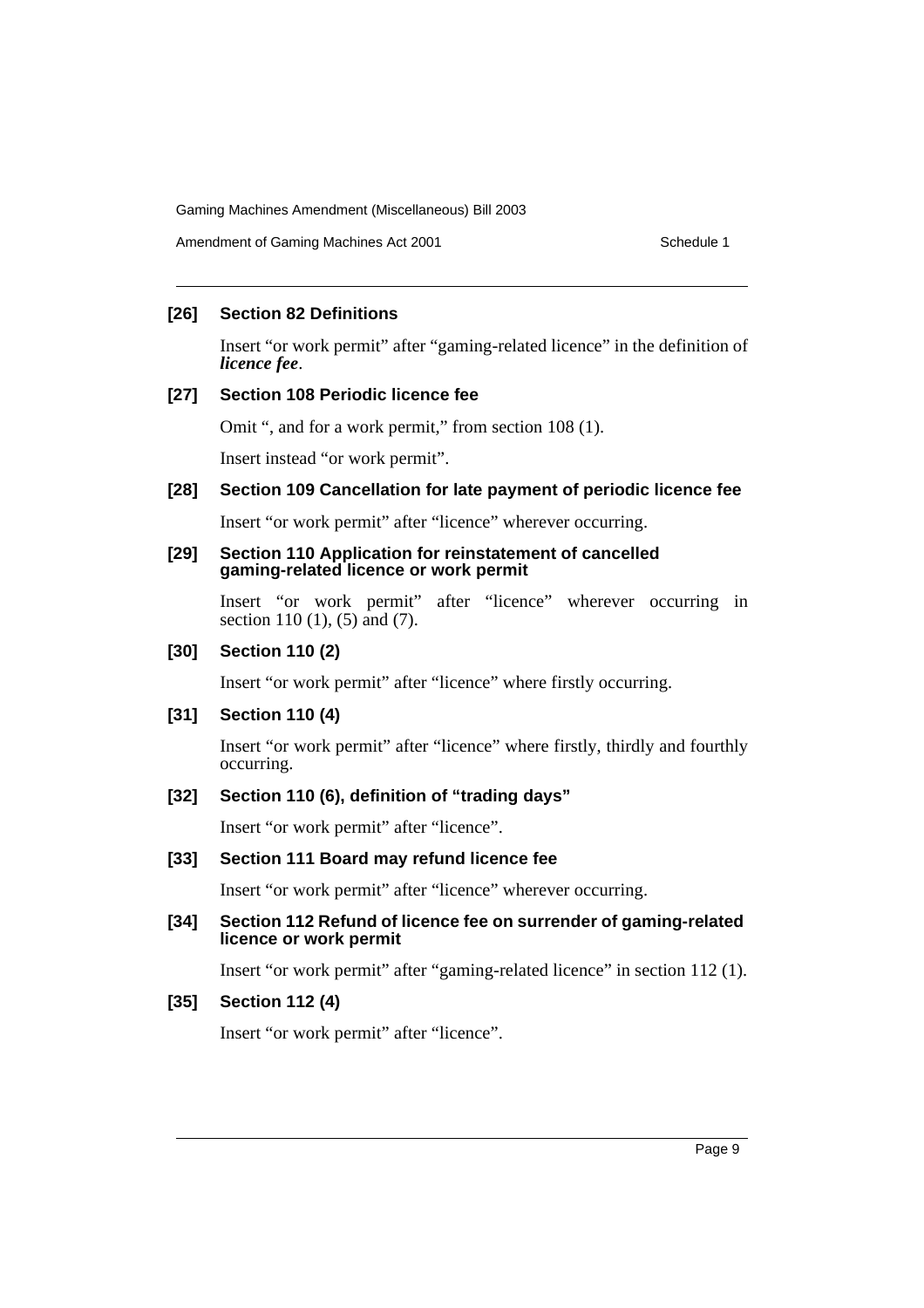Schedule 1 Amendment of Gaming Machines Act 2001

#### **[36] Section 129 Grounds for making complaint**

Insert after section 129 (3) (c):

(c1) that the hotelier or registered club has failed to pay tax within the meaning of the *Gaming Machine Tax Act 2001*, or an instalment of any such tax, within the time allowed by or under that Act, or has failed to pay a penalty or interest due for late payment of any such tax or instalment,

#### **[37] Section 131 Disciplinary powers of Licensing Court**

Omit "or  $(c)$ " from section 131 (2)  $(c)$ . Insert instead ",  $(c)$  or  $(c1)$ ".

#### **[38] Schedule 1 Savings, transitional and other provisions**

Insert at the end of clause 1 (1):

*Gaming Machines Amendment (Miscellaneous) Act 2003*

#### **[39] Schedule 1**

Insert at the end of the Schedule with appropriate Part and clause numbers:

### **Part Provisions consequent on enactment of Gaming Machines Amendment (Miscellaneous) Act 2003**

#### **Definition**

In this Part:

*amending Act* means the *Gaming Machines Amendment (Miscellaneous) Act 2003*.

#### **Exchange of AADs for poker machine entitlements**

Section 22 (1B), as inserted by the amending Act:

(a) applies to or in respect of an application under section  $22(1)$  made on or after the date of introduction into the Legislative Assembly of the Bill for the amending Act, and